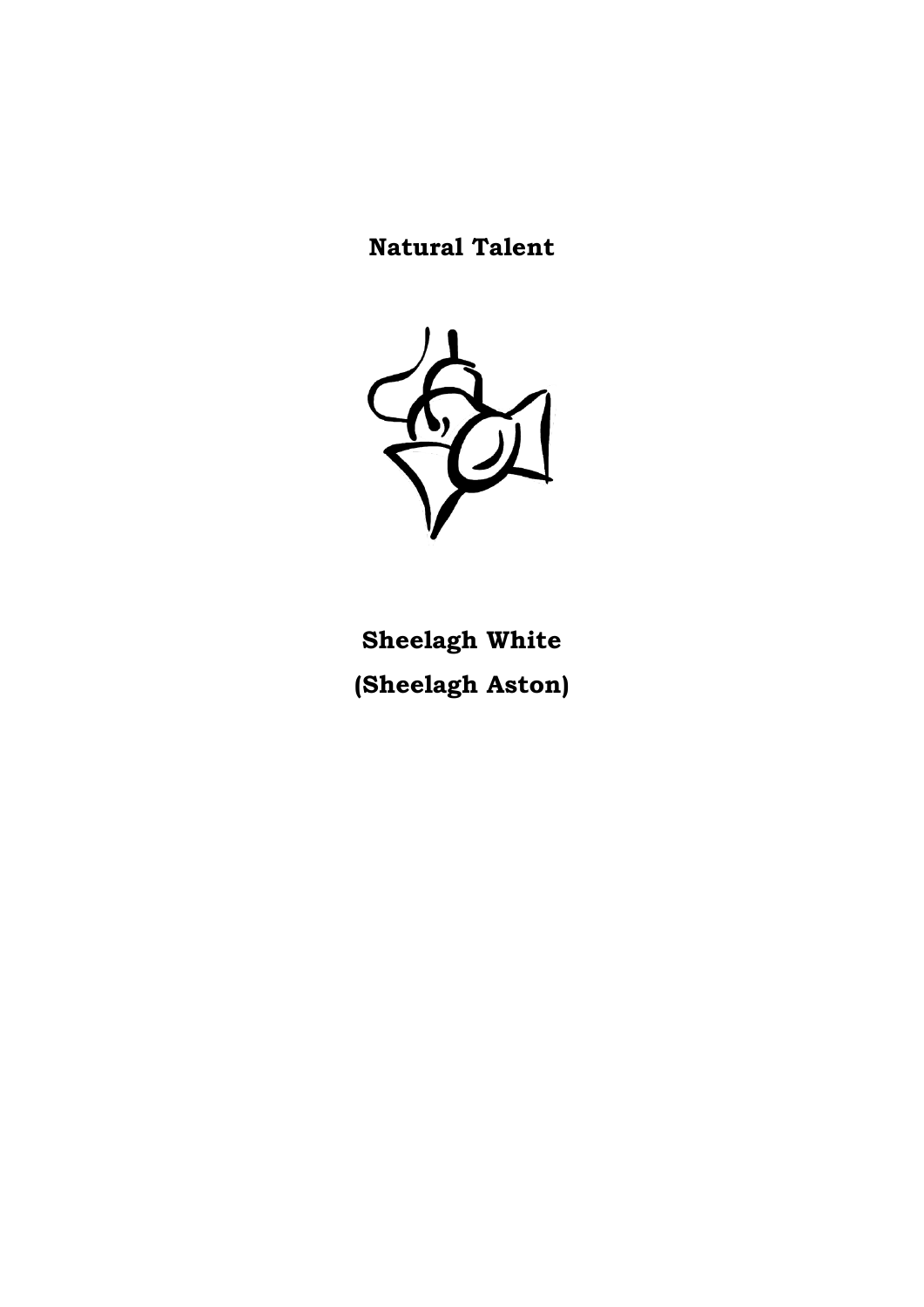## **ONE**

"You've got it." Dave's brown eyes sparkled with pure delight. "The part's yours. Congratulations."

Aaron Summers' heart somersaulted in his chest.

He let out a loud whoop of joy as he punched the air, then smacked Dave's raised palm in celebration.

All the tension of the last few minutes left him. Fear had gripped Arron the moment he had spotted Dave through the rain-spattered window of hsi south London home's living room..

Despite the hearty smile that lit Dave's face as he hurried up the path of Aaron's home in South London that January morning, Aaron hadn't been able to help bouncing on the balls of his feet in anticipation.

Jubilation flooded through him. With his mind racing with possibilities, Aaron found himself on the receiving end of a bone-crushing hug and a lingering kiss that made his lips hurt. Susan's pert nose and impish grin filled his vision, her brown curls hanging down around her shoulders like a woolly scarf. Aaron felt his usual split second of embarrassment at his girlfriend's hug but, in the short time that he had known Susan, he had learned she had few inhibitions.

But all he could think about was that they were going to make the film of their dreams. Aaron disentangled himself and glanced at his parents for their reaction. Neither of them returned his smile.

At first he thought it was because of the shock of him getting the part. Then as he looked round the room crammed with antique furniture and original paintings the silence continued.

"Dave, you promised to speak to us first," Aaron heard his mother say. "Aaron's got his GCSEs this summer."

Aaron's heart sank. Sixteen had its ups and it downs. Exams were one the downs. "I've thought of that. Shooting's been scheduled around them," Dave interrupted, with his disarming smile and his hands through his greying ponytail. "Come on, Lydia, you know I've always had Aaron in mind for the part of Gerry."

Aaron held his breath. He still had vivid memories of visiting the museum, near Dave's Newcastle home, to see the real ship *Turbinia*. Aaron had marvelled at the ship's narrow grey hull and yellow funnel. Aged seven, Aaron had barely reached its waterline. Dave had promised that they would make the Charles Parsons'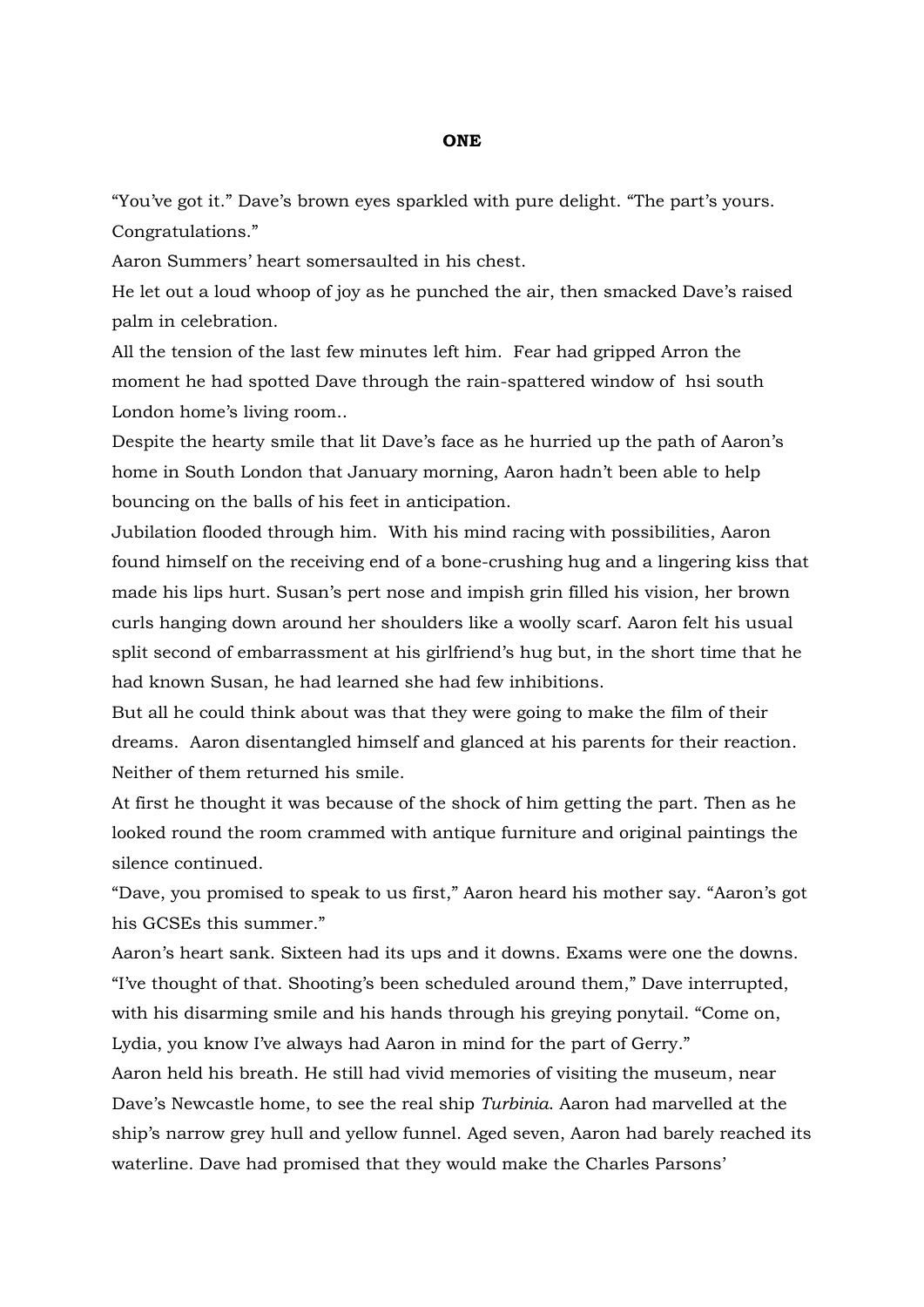revolutionary invention, the first turbine-powered ship in an age of steam, come to life.

His mother frowned and shook her head. In her casual weekend clothes she seemed quite different from the prim deputy head of weekdays.

"Not this time," she said.

Aaron froze. Dave's expression changed to one of alarm.

"Lyd, please," he pleaded. "I need Aaron. None of the others have his experience." "What about the Muxworthy girl?" his father asked, pushing his glasses back up his nose as he stood by the fire.

"Jasmine? She's mainly done TV. Shows promise, certainly – and she's up for a National TV Award," Dave replied." And I've got a talented newcomer from Peckham, and then there's Denton."

"Fraser?" Susan gasped.Her cheeks reddened.

"He'll be joining the shoot in Newcastle in July." Dave lowered his voice. "Seems his latest, *Trojan Soldier,* is not pulling in the punters as expected. The word is that linking him and Aaron again might help."

For a moment Aaron forgot about his Mum's refusal and remembered how the American studio, Lambart International, had agreed to Dave's request for him, then aged twelve, to be cast alongside the sixteen-year-old heart-throb in the espionage thriller *Ten Minutes To Zero.*

"No." His mother folded her arms.

"Mum!" Aaron stared at her in disbelief.

"Your exams are important."

"So is this," he argued. "Please. We've waited ages to do *Turbinia* together. Even Lambart's agreed I'm right for the part. Please. I've got it. I've got it!" His Mum gave a firm shake of her head.

Aaron straightened up and met her sea-blue eyes, a deeper shade than his own, and without the tiny specks of green that made his so distinctive. He knew she could outstare him, but he wasn't going to give in that easily. School might be important, but so was this. Face fixed, he held his gaze, making the most of all the height and strength he had gained over the last two years. Even his thin legs had muscles these days. Only the spiky tuft of his double crown remained from childhood. Her eyes seemed to freeze, while his crumbled.

Unable to hold out any longer, Aaron shot a desperate look at his Dad. He ruffled his own receding tuft of hair and adjusted his glasses, not meeting Aaron's gaze.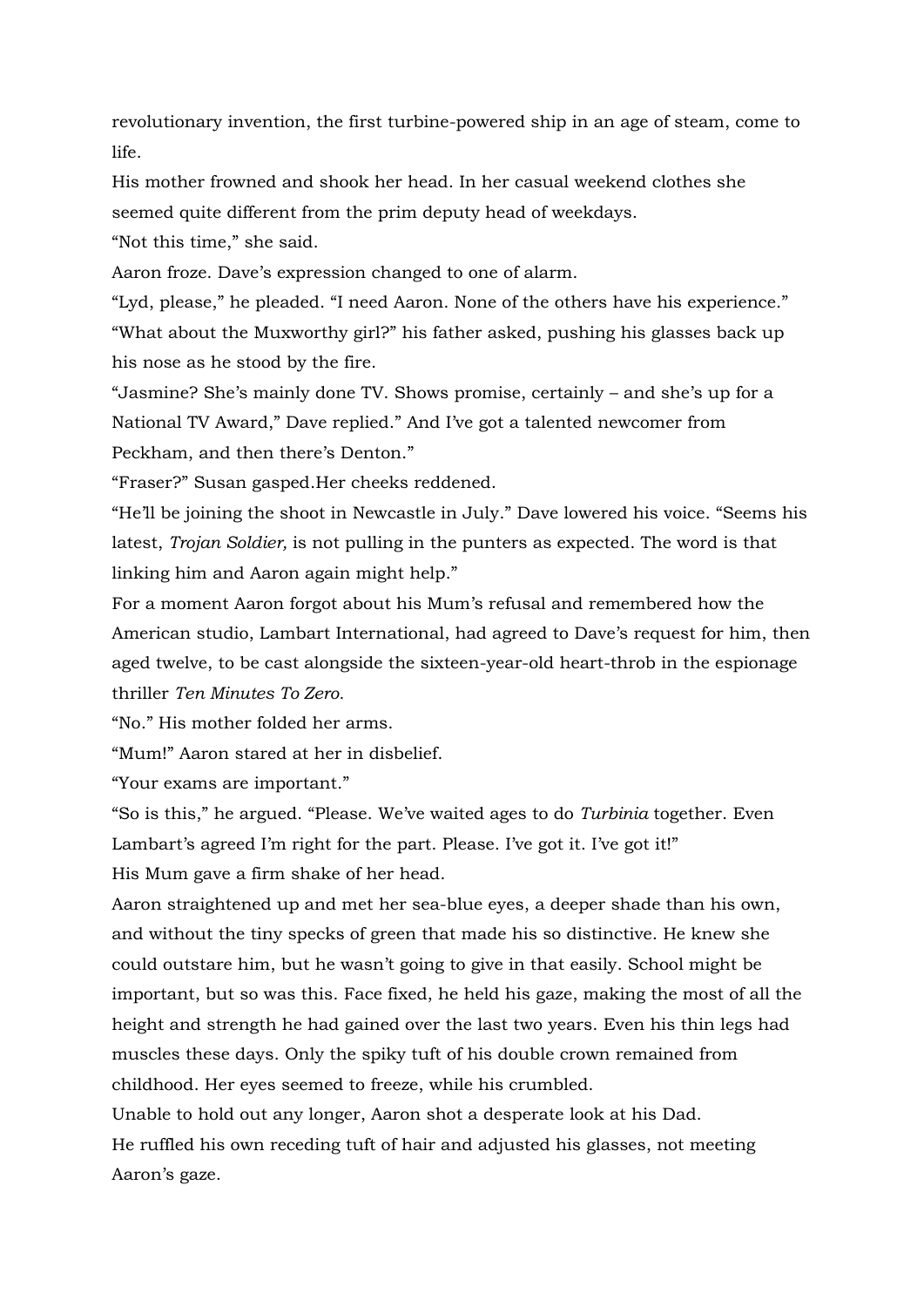"Why did you let Dave put my name forward, then?" Aaron demanded.

Like his Dad, Aaron's mother avoided his stare.

"You didn't think Lambart would agree!" He answered his own question in amazement.

Anger welled up inside him. All those months, and not a word.

'Well, they have, and I'm going to do it."

"Not this time, Aaron," his Mum insisted. "Maybe next year."

Aaron gritted his teeth. He wasn't interested in next year. Next year the role would be gone. His role.

"Why?"

"I've just explained."

"I've never let you down before. Not once. You've seen my school reports – I'm doing fine – you can't do this to me. Not now."

"It's for your own good," his mother said.

Aaron felt the anger inside him rising to a boil.

"You know how much this takes out of you. You're a publicist's nightmare – you shook like an electric drill at the DVD launch of *Zero*. You freeze during interviews. There'll be a lot more this time round."

"I'll cope."

"Radio, TV, press conferences," she ticked them off one by one on her fingers, "and of course there's the première. Remember your first one. *Ten Minutes to Zero*?" Aaron dropped his gaze. Six months after shooting the film, just thirteen, he remembered the waxy smell of the black limo's soft leather and how it had almost suffocated him. The way it squeaked when he shifted in his seat, and the rumbling in the lower regions of his stomach as the car cruised past New York department stores and busy restaurants, still decorated with fairy lights in the post-Christmas sales, to the waiting crowd and press at the cinema complex..

"I do," she continued. "So does the dress that you threw up over in the limo en route. You were so chewed up with nerves."

"You're just using that as an excuse," Aaron said, peering at his feet and noting that the top seam of his trainer was splitting.

"I don't need to. I've got a perfectly good one. Your education."

"Please, Mum?"

" $N<sub>0</sub>$ "

Aaron clenched his jaw and managed to restrain himself from using the phrase that he knew would make her even more determined.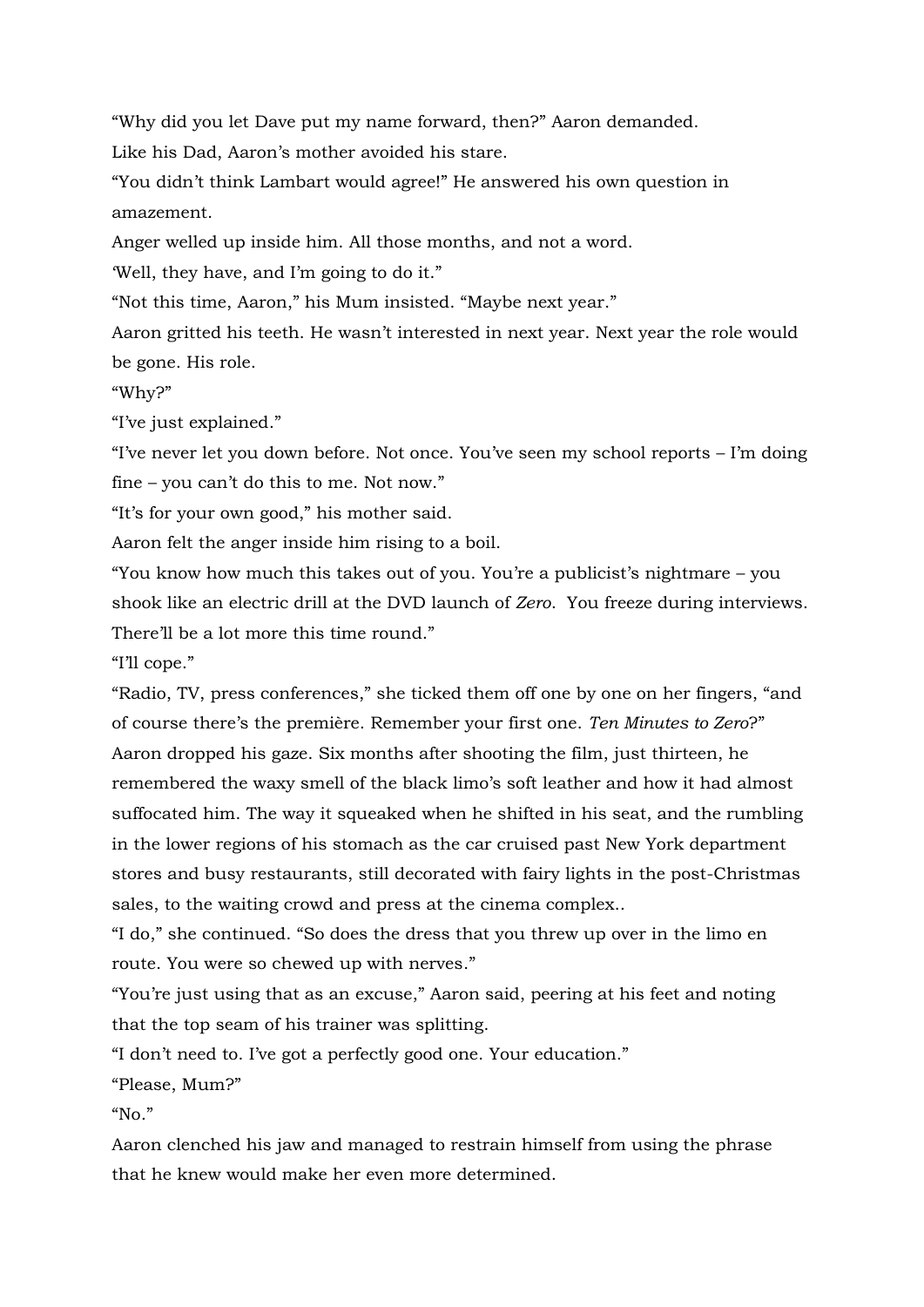"Is there any chance of putting the film back until after June?" His father's question distracted Aaron from Susan's pout. Dave shook his head.

Trying to keep his temper under control, Aaron concentrated on a point over Dave's shoulder. Above the battered leather sofa, behind Dave's wiry figure, hung his parents' most prized work of art, a watercolour of two flamingos, necks entwined, and standing ankle deep in swampy water under an amber dawn. A wedding present from Dave. One of his paintings. Art and boats were his passions, after making films.

"Lambart want the film released next spring," Aaron heard Dave say, stroking his wispy beard. "I've arranged a break over the exam period, and the location shoot over the summer to fit in with the other cast members' schooling, despite Stamp's grumblings. Lambart have insisted on him being Executive Producer, as they're financing the film. He's made it clear that the scheduled deadline won't allow any delays beyond the beginning of March, after the mock exams."

"Please Mum," Aaron pleaded, echoed by Susan.

"How many times do I have to say it? No."

Aaron fought back the rage inside him. The forbidden phrase rose to his tongue again, but he knew what would happen if he opened his mouth. With a thunderous look he stormed out of the room and slammed the door. Mouth still shut, he pounded up the stairs, catching his angry reflection in one of the row of small paintings hanging on the wall.

For a second, the temptation to smash his fist against one of them overwhelmed him. He wasn't a possession. He had rights. It was his life, his career, not theirs. Unknown-from-Peckham's parents wouldn't stop him doing the film, Aaron thought, banging his bedroom door. A shudder shook the house.

If it had been anything else – anything – Aaron would gladly have backed down. Upsetting his parents was not something he enjoyed doing. The glitz and glam he could do without, but with *Zero* under his belt, *Dearheart* due for release in April and *Turbinia,* at last, ready to roll, Aaron Summers knew what he wanted to do with his life, and it wasn't a nine-to-five job.

Natural Talent

ISBN 978-0-9557977-0-5

First published in Great Britain 2008